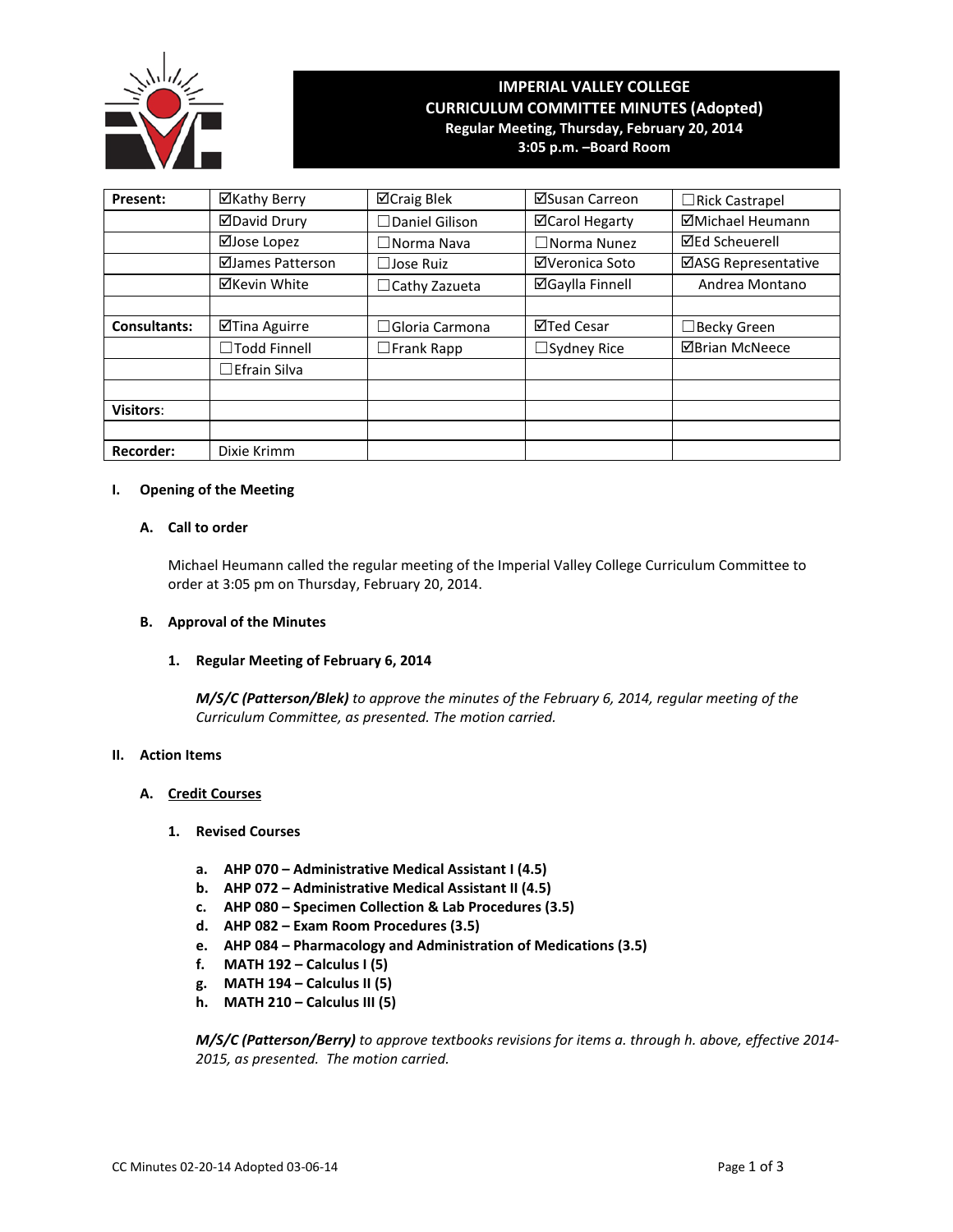#### **B. Distance Education Courses – Addendum Documentation**

- **a. CIS 108 – Computer Accounting (3)**
- **b. CSI 100 – Introduction to Correctional Systems (3)**

*M/S/C (Blek/Soto) to approve the Distance Education Addendum for CIS 108 and CSI 100, effective 2014-2015, to provide greater access and allow the inclusion of all modalities of learning, as presented. The motion carried.*

## **III. Discussion Items**

## **1. Inside-Out Pilot Program – Gaylla Finnell**

This program is an opportunity to provide courses to incarcerated students. County jails were not required in the past to provide education as inmates were there for a year or less. New regulations now allow County jails to house longer term inmates and therefore need to provide education (AB109/AB117).

A single course will be offered at the correctional facility with half of the students from inside the facility and half of the students from the public. The pilot program would include ADS courses, with the addition of general education courses if the program continues.

There are strict rules for both groups of students and orientations will be provided for both students and faculty. Inside students will go through a selection process to provide the instruction to only low risk inmates.

IVC is the first community college in California implementing this project. Gaylla will be attending training in Michigan.

#### **2. Distance Education Course Addenda – Michael Heumann**

Michael reminded committee members that the distance education addendum has been replaced by the fields located in the CurricUNET system.

James Patterson mentioned that the old addendums are attached in CurricUNET and refer to the old Etudes CMS. Michael requested that the departments work with Dixie to remove those old forms from the system.

# **IV. Information Items**

# **1. AP Chart Revision – Michael/Veronica**

Veronica explained that there were some issues with the accuracy of our current AP Chart. She will be working with departments to provide accurate information and bring back for approval as a subsequent meeting for 2013-2014 catalog addenda.

# **V. Other Items**

# **1. NAU Presentation – Veronica Soto**

Veronica introduced the representatives from NAU (Tara Wells; outreach coordinator) PowerPoint emailed to committee members. Tara would like to provide brief 5-10 classroom presentations about NAU; those interested can contact her at 928.317.6469 or email: [tara.wells@nau.edu.](mailto:tara.wells@nau.edu) NAU advisors are on IVC campus every other week. Contact Veronica Soto for schedule information.